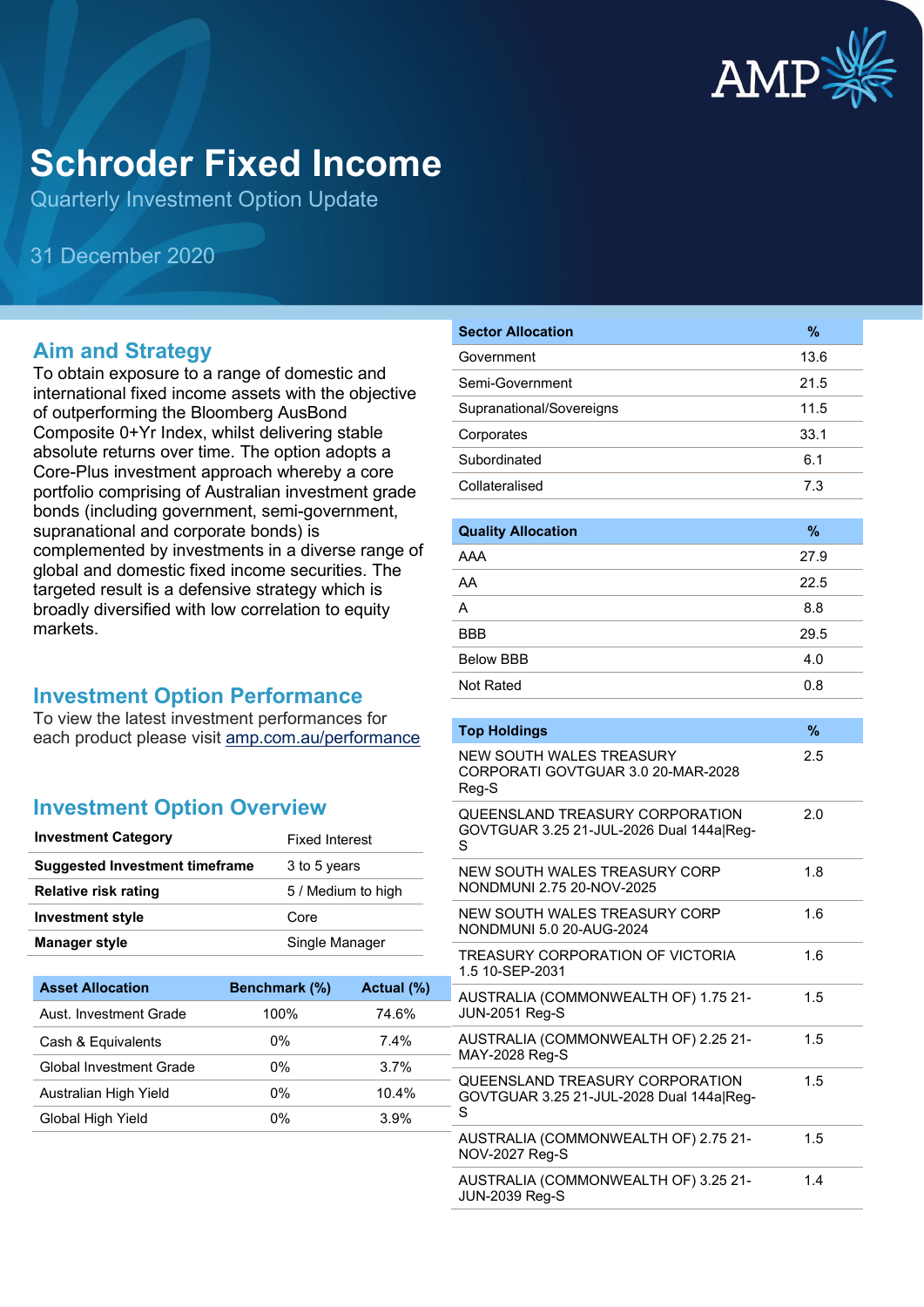# **Investment Option Commentary**

The Schroder Fixed Income Option delivered a positive return in the December quarter. This closed out a year of very strong positive performance.

Relative to the benchmark the fund's performance over the quarter was driven by the Manager's overweight allocation to credit securities, as well as credit sector preferences and the individual security selection decisions within the Fund's credit allocations. The Fund thus benefited from the general contraction in credit spreads and in particular benefited from the Manager's preference for sectors and companies with greater cyclical exposure, which are expected to recover quickly once the vaccine roll out progresses. Over the year, the Fund's long duration exposure added considerably to performance.

The Manager remains constructively positioned in credit securities but has reduced interest rate exposure over recent months. Through the quarter, the Manager increased their allocations to emerging market debt and Asian credit and marginally reduced higher quality developed market exposure. The Manager continued to add to yield curve steepening exposure in the US treasury market and reduced the Fund's total duration position following the positive vaccine news in November.

### **Market Commentary**

The global rollout of a number of COVID-19 vaccines and a strong outlook for earnings in 2021 pushed equity markets higher through the month. However, it was not all positive news as case numbers continued to surge in the US and Europe, and the emergence of a more contagious strain out of the UK and South Africa, have resulted in harsh lockdowns and could delay the recovery. Meanwhile an outbreak in Sydney also resulted in localised lockdowns. On the political front, Trump continued to mount unsuccessful legal challenges in an attempt to overturn the US election, while the Georgia runoff vote allowed the Democrats to effectively take control of the senate – which is likely to result in increased fiscal stimulus as well as the potential for corporate tax hikes. Elsewhere, the UK and EU managed to reach a Brexit agreement on trade and a number of other issues. In terms of macroeconomic data, global manufacturing indicators remain strong, however with lockdowns coming in to place in Europe and parts of the US, a number of shorter-term indicators have begun to turn more negative. Locally, Australia reported a strong Q3 GDP growth rate of 3.3%, which was above expectations, while business confidence also strengthened.

Global equities returned 3.6% in local currency terms during December, while the Australian market underperformed producing a return of 1.2% for the month. Over the quarter, both Australian and global equities performed very strongly with returns of 13.7% and 12.3% respectively. Emerging markets were the standout performer by region, returning 19.7% in USD terms over the fourth quarter. Government bond yields continued to rise over the month on the prospect of higher inflation rates, with Australian bond yields increasing by 0.07% to end the month at 0.97%, while US bond yields also increased by 0.07% to end the month at 0.91%. Bond yields in Germany and Japan defied this trend and were broadly flat for the month. Credit spreads also continued to tighten across the board, most notably in high yield (HY), where they have now tightened by over 150 basis points through the fourth quarter. Within commodities, iron ore was a strong performer and gained approximately 25% in December in response to Chinese demand. This was one factor which help support the Australian Dollar which appreciated by 4.7% in the month.

# **Outlook**

The Manager continues to believe that credit allocations are likely to deliver the best returns within fixed income for some time yet. However, although corporate fundamentals are improving as economies recover, the risks for investors have shifted as spreads have now tightened into expensive territory. Consequently, the Manager is trimming their aggregate exposure at the margin in order to protect against downside, while focusing exposure to the assets and sectors they believe have the best potential to participate in the upside of economic recovery. Asian and emerging market debt at the asset class level are attractive prospects, as are transport and property at a sectoral level. Alongside this positioning, the Manager is closely monitoring macro and corporate developments to validate (or otherwise) their recovery thesis.

The Manager is also being more targeted in their approach to duration management. In a low-volatility interest rate environment where central banks have yield curves under administration, this means being more selective about where to hold interest rate risk (which countries and where on the yield curve), and preparing sensibly for higher interest rate volatility.